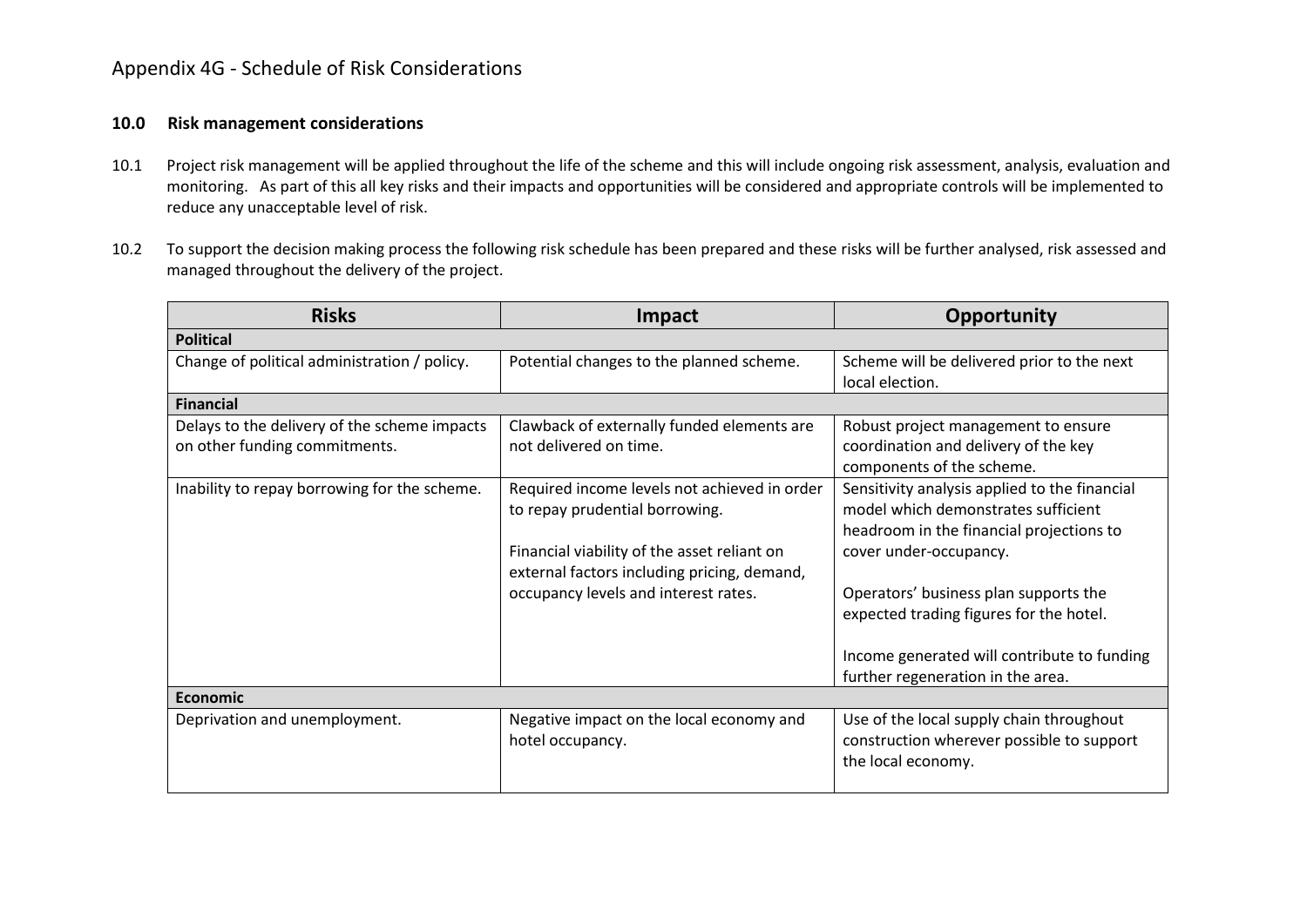|                                          |                                                                             | Business tourism will extend the traditional<br>holiday season.<br>External factors such as the EU exit and<br>economic downturn may encourage more<br>people to stay in the UK when planning<br>holidays.<br>Creation of 48 full time equivalent jobs at the<br>hotel and restaurant.<br>New train operator, Grand Central, will be<br>running 5 services a day to London,<br>increasing accessibility to Blackpool.            |
|------------------------------------------|-----------------------------------------------------------------------------|----------------------------------------------------------------------------------------------------------------------------------------------------------------------------------------------------------------------------------------------------------------------------------------------------------------------------------------------------------------------------------------------------------------------------------|
| <b>Social</b>                            |                                                                             |                                                                                                                                                                                                                                                                                                                                                                                                                                  |
| No benefit to the local community.       | The impact of social value is not measured<br>and commitments not achieved. | Social value integrated into the<br>arrangements with the development partner<br>and their consultants through partnerships<br>with local colleges.<br>Shared apprentice schemes with Calico and<br>Build Up for young people and those on long<br>term Job Seekers Allowance creating local job<br>and training opportunities.<br>Social engagement programme in place to<br>get people interested in working in the<br>trades. |
| Legal / Contractual                      |                                                                             |                                                                                                                                                                                                                                                                                                                                                                                                                                  |
| Development partner does not deliver the | The forward funding contract needs                                          | Robust contractual arrangements with a                                                                                                                                                                                                                                                                                                                                                                                           |
| scheme.                                  | extending to reflect the revised sum or the                                 | clear specification between the development                                                                                                                                                                                                                                                                                                                                                                                      |
|                                          | scheme will not proceed.                                                    | partner and contractors to ensure                                                                                                                                                                                                                                                                                                                                                                                                |
|                                          |                                                                             |                                                                                                                                                                                                                                                                                                                                                                                                                                  |
|                                          |                                                                             | appropriate risk transfer and contingency.                                                                                                                                                                                                                                                                                                                                                                                       |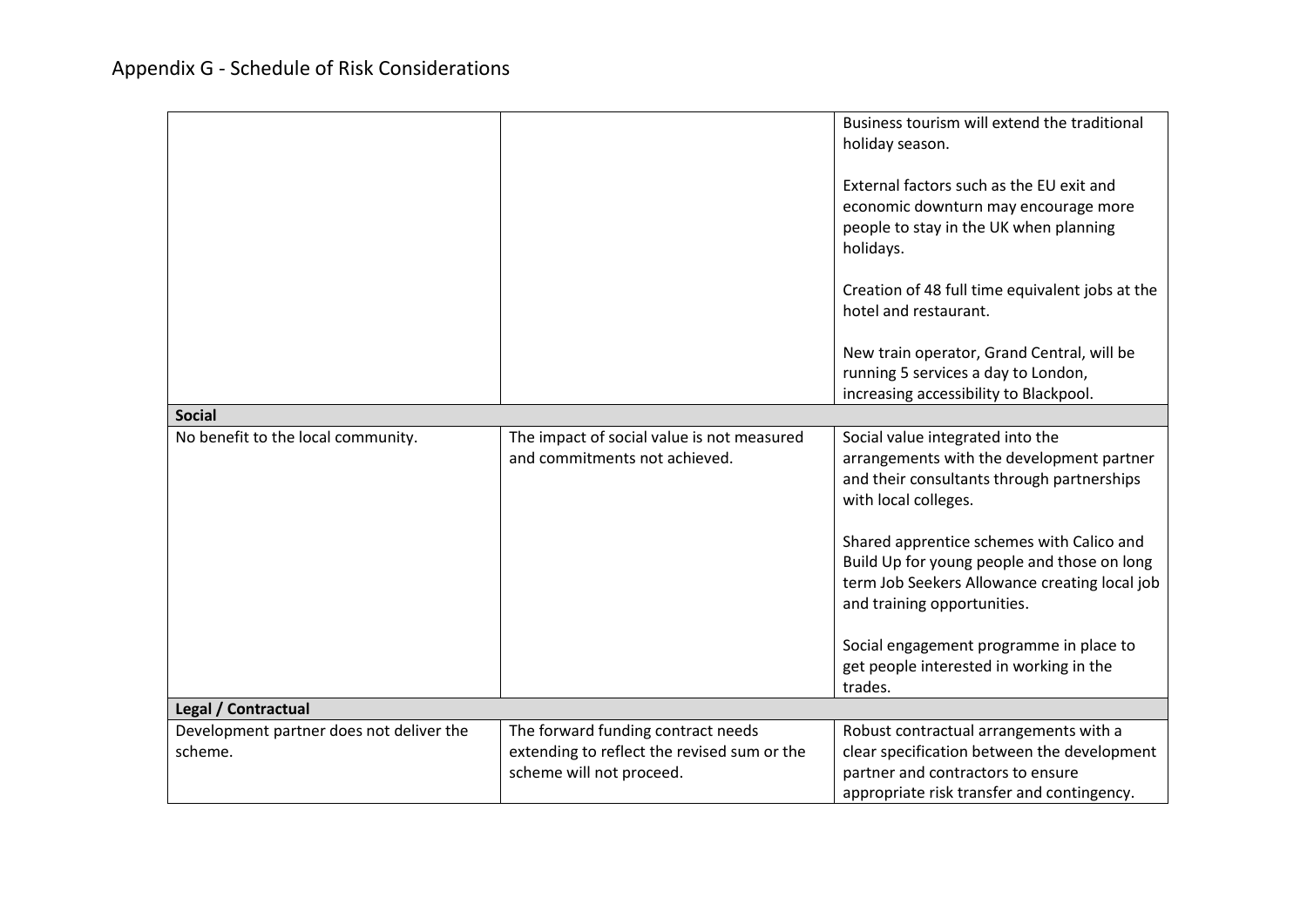| Inability to get a suitable Brand standard and<br>or operator for the hotel. | Limited demand to operate the asset.                                                                                                 | Franchise agreements for the hotel brand<br>and restaurant are already completed and<br>signed.<br>Operator's agreement has been drafted and<br>is ready to sign once final approval for the<br>scheme has been obtained.                                                                                                                                                                                                                                                                                                                                |
|------------------------------------------------------------------------------|--------------------------------------------------------------------------------------------------------------------------------------|----------------------------------------------------------------------------------------------------------------------------------------------------------------------------------------------------------------------------------------------------------------------------------------------------------------------------------------------------------------------------------------------------------------------------------------------------------------------------------------------------------------------------------------------------------|
| <b>Physical</b>                                                              |                                                                                                                                      |                                                                                                                                                                                                                                                                                                                                                                                                                                                                                                                                                          |
| Site not yet vacant.                                                         | Due to access restrictions, the risks and costs<br>associated with remedial works and<br>contaminated land are not fully determined. | Contractual arrangements with the<br>contractors to incentivise them to manage<br>effectively ground contamination on site.<br>Estimates for remedial works have been<br>calculated based on reasonable assumptions.                                                                                                                                                                                                                                                                                                                                     |
| Death or injury.                                                             | Trauma for friends, families and co-workers<br>of those hurt.<br>Civil or criminal proceedings.                                      | Robust health and safety arrangements<br>implemented by the contractors including<br>the requirement for a Construction Skills<br>Certification Scheme Card, site inductions,<br>links with the HSE and site risk assessments.<br>Due diligence integrated into the<br>procurement process to ensure adequate<br>health and safety arrangements for<br>contractors.<br>Risks mitigation taken place to ensure the<br>successful co-location of a hotel and tram<br>terminal.<br>Strict standards applied to the materials used<br>to ensure fire safety. |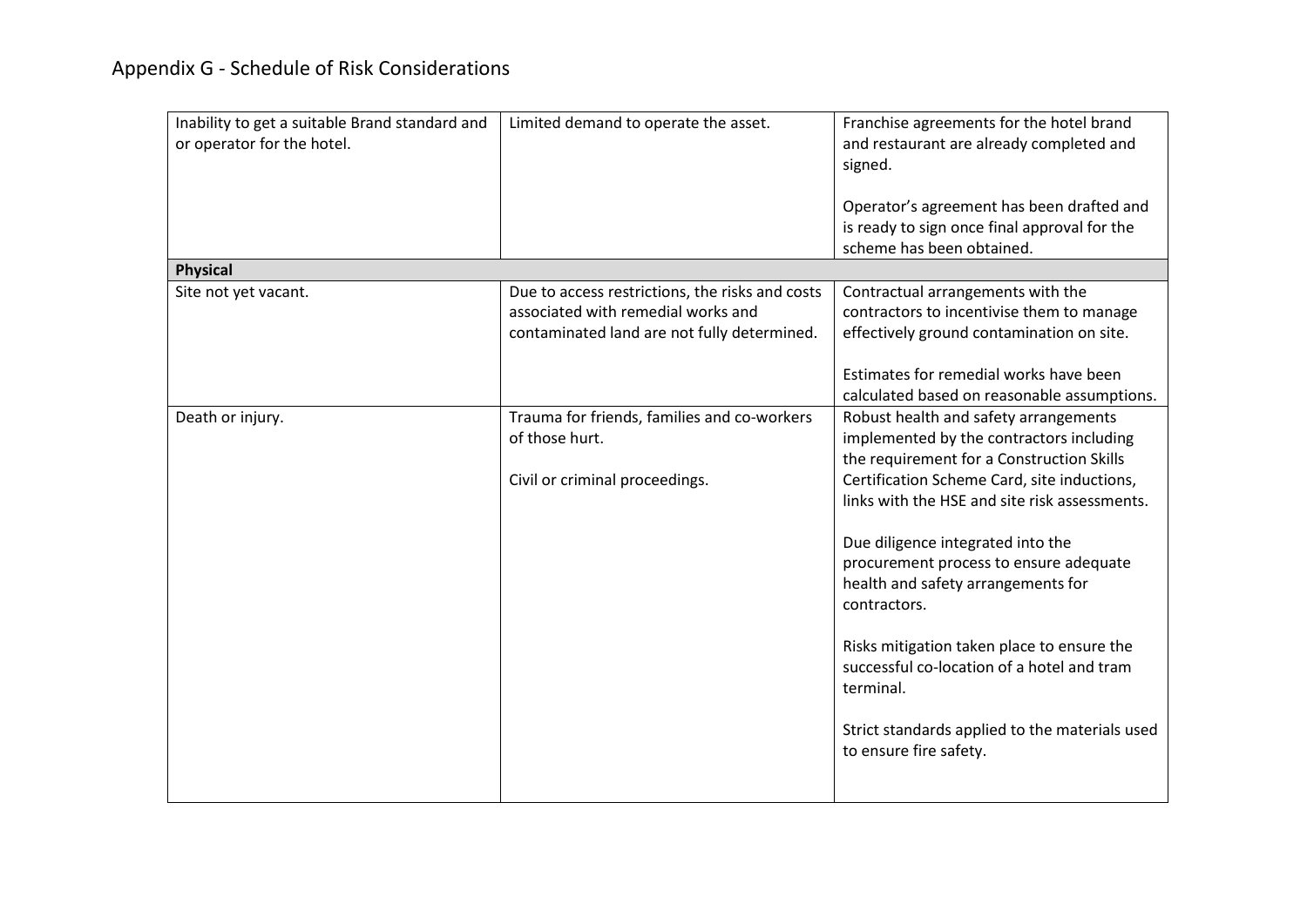| Environmental                |                                         |                                               |
|------------------------------|-----------------------------------------|-----------------------------------------------|
| Climate emergency.           | Hotel operations are not generally eco- | The fully integrated transport interchange,   |
|                              | friendly.                               | incorporating an underpass, will encourage    |
|                              |                                         | the use of public transport.                  |
|                              |                                         | Adequate utilities provision has been         |
|                              |                                         | factored into the designs for the site.       |
|                              |                                         |                                               |
|                              |                                         | Environmental Management Plan                 |
|                              |                                         | incorporated into planning application.       |
|                              |                                         |                                               |
|                              |                                         | Franchise have a Green Engage System which    |
|                              |                                         | encourages their assets to be sustainable and |
|                              |                                         | manage their impact on the environment.       |
| <b>Competitive</b>           |                                         |                                               |
| Unable to compete with other | Under occupancy and impact on income.   | Branded hotel and restaurant with marketing   |
| accommodation offers.        |                                         | undertaken by the franchise including a good  |
|                              |                                         | internet presence.                            |
|                              |                                         | Studies undertaken by independent experts     |
|                              |                                         | have identified the need for capacity for     |
|                              |                                         | hotels of this standard.                      |
|                              |                                         |                                               |
|                              |                                         | Operator's business plan in place supporting  |
|                              |                                         | the financial model for the scheme.           |
|                              |                                         |                                               |
|                              |                                         | Prominent location of hotel given co-location |
|                              |                                         | with the train station and transport          |
|                              |                                         | interchange.                                  |
|                              |                                         | Benchmarking undertaken with similar local    |
|                              |                                         | provision demonstrates demand for this type   |
|                              |                                         | of accommodation offer.                       |